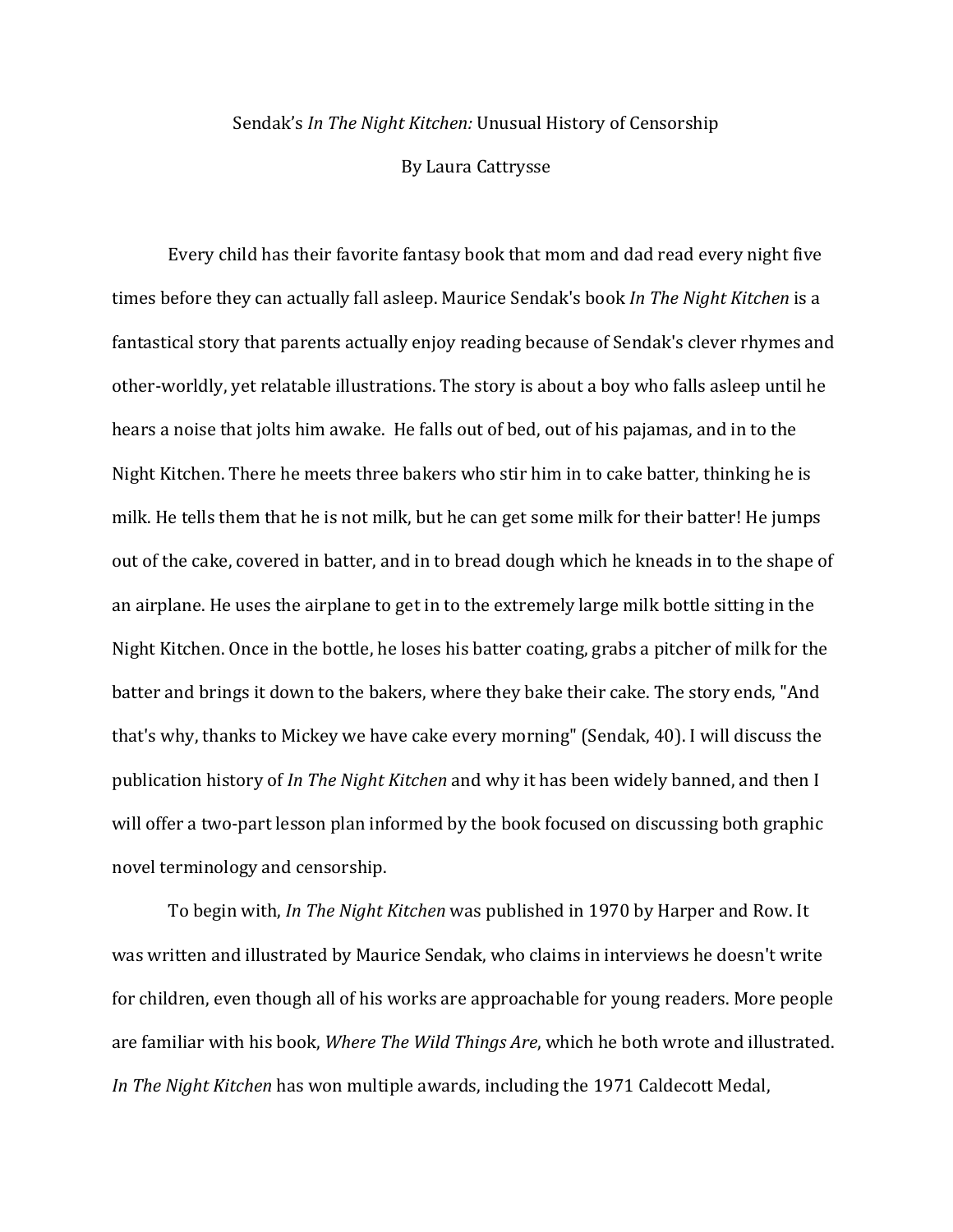Outstanding Children's Book of 1970, and Best Book of 1970 ("Maurice Sendak"). According to the ALA, it ranks 25th on the top 100 most challenged books of the 1990s. There have been censorship cases against the book in Illinois, New Jersey, Texas, and Minnesota ("Maurice Sendak"). There are instances where it has even been burned, and it is still banned in numerous libraries ("Case Study"). *In The Night Kitchen* has been so historically controversial, comedian and television personality Stephen Colbert interviewed Sendak, and Colbert produced a copy of *In The Night Kitchen* with numerous circles cut out wherever Mickey's genitals or buttocks were illustrated (Harvey). The banning and censorship of *In The Night Kitchen* ultimately occurred because some adults reading the book believe the nudity of the main character, Mickey, lacks a purpose in the story ("Case Study"). It is not surprising, then, that the main reason the book is challenged is because of Mickey's nudity. Other readers of the story see the milk bottle as "phallic," which offends them because of the author's openly homosexual lifestyle (Velez).

*In The Night Kitchen* also presents a more unusual form of censorship, more handson than state censorship. People take it upon themselves to censor the book to their liking. Sendak's publisher, Ursula Nordstrom, states it aptly, "At first the thought of librarians painting diapers or pants on the naked hero of Sendak's book might seem amusing, merely a harmless eccentricity on the part of a prim few. On reconsideration, however, this behavior should be recognized for what it is: *an act of censorship by mutilation rather than by obvious suppression,"* ("Case Study," emphasis added). The questions that are raised because of the vandalizing (private censorship?) of copies of *In The Night Kitchen* - where drawn on or pasted on pants or diapers are added to illustrations of Mickey in the nude include the overall value and worth of the book as a whole following the mutilation, and

2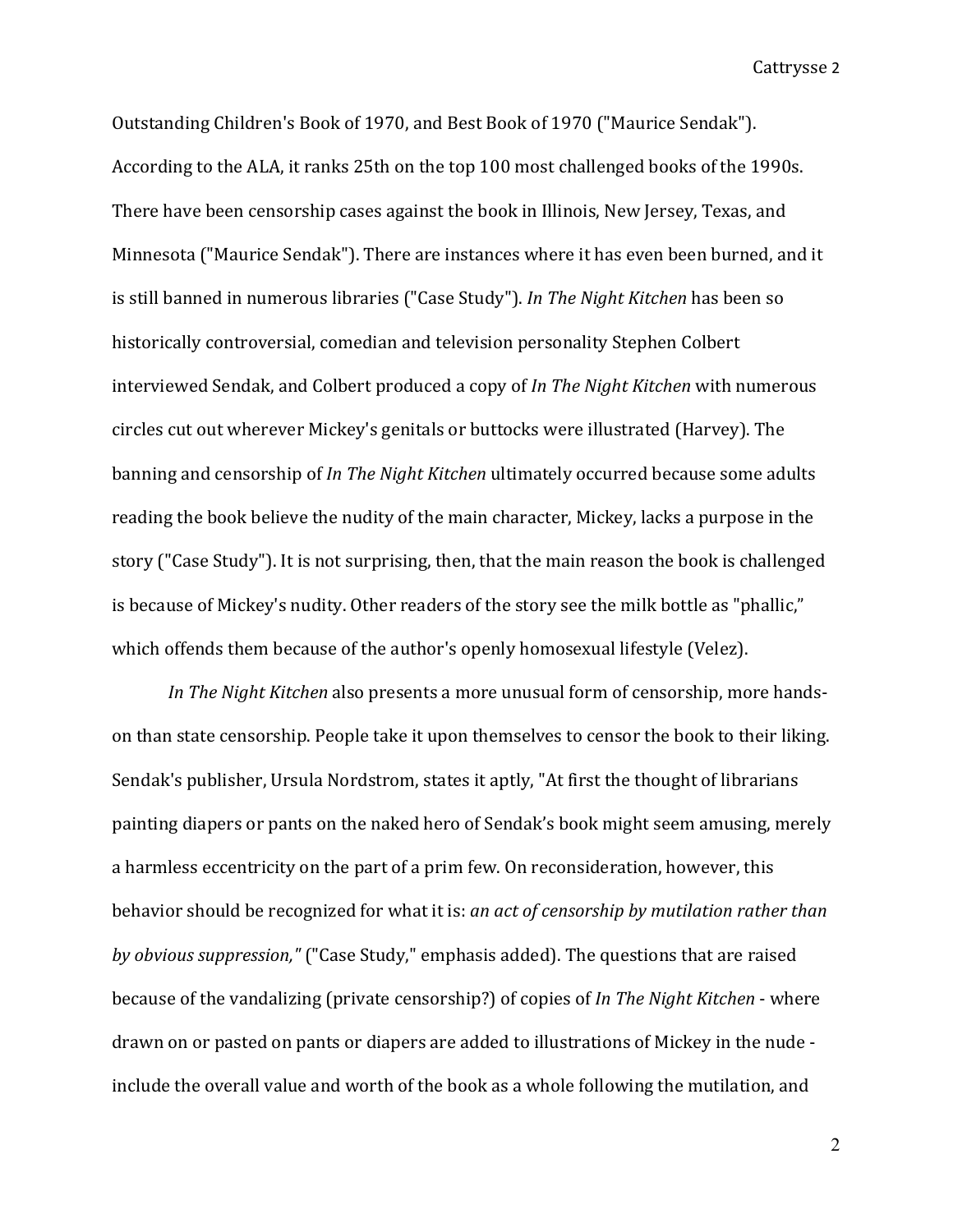what it takes away from the straightforward, factual approach to physical features Sendak uses in his illustrations.

I designed a two-part lesson plan to accompany *In The Night Kitchen*. The book is recommended for ages five and up, but because the lesson plan I designed focuses on graphic novels and censorship, I envision teaching this to a second grade to a fourth grade level. The lesson begins with the teacher reading the book aloud to the class. After reading them the book (freely showing the illustrations), ask the class if they noticed anything interesting or different about the book than other books. The answer the teacher is looking for is the page layouts look like comic book pages (not Mickey's lack of pajamas). Using one of the paneled double page spreads, discuss basic graphic novel terminology as a class including panel, gutter, splash page, double-page spread, and bleed frames. Use another double page spread - from a comic book like *Superman* or even the *Sunday Funnies* to really help the students visualize the similar qualities of comics and graphic novels. After the discussion, have the students each create their own four-panel comic strip. Pair them up and have them identify terms on their partner's strip, then ask them to try to combine the strips (or at least collaborate) to make an 8-panel strip. A visual, hands-on activity like this will get the kids interested in the lesson and it will introduce them to graphic novels as a way to begin to approach reading a full novel. Beginning with graphic novel terminology instead of a censorship discussion also takes the focus off of Mickey's nudity, which makes this lesson plan a little more feasible than it would be if it focused on his lack of clothing in parts of the story.

The second part of the lesson plan does focus on censorship, but in a more broad way. The teacher facilitates a class discussion about what the students believe a

3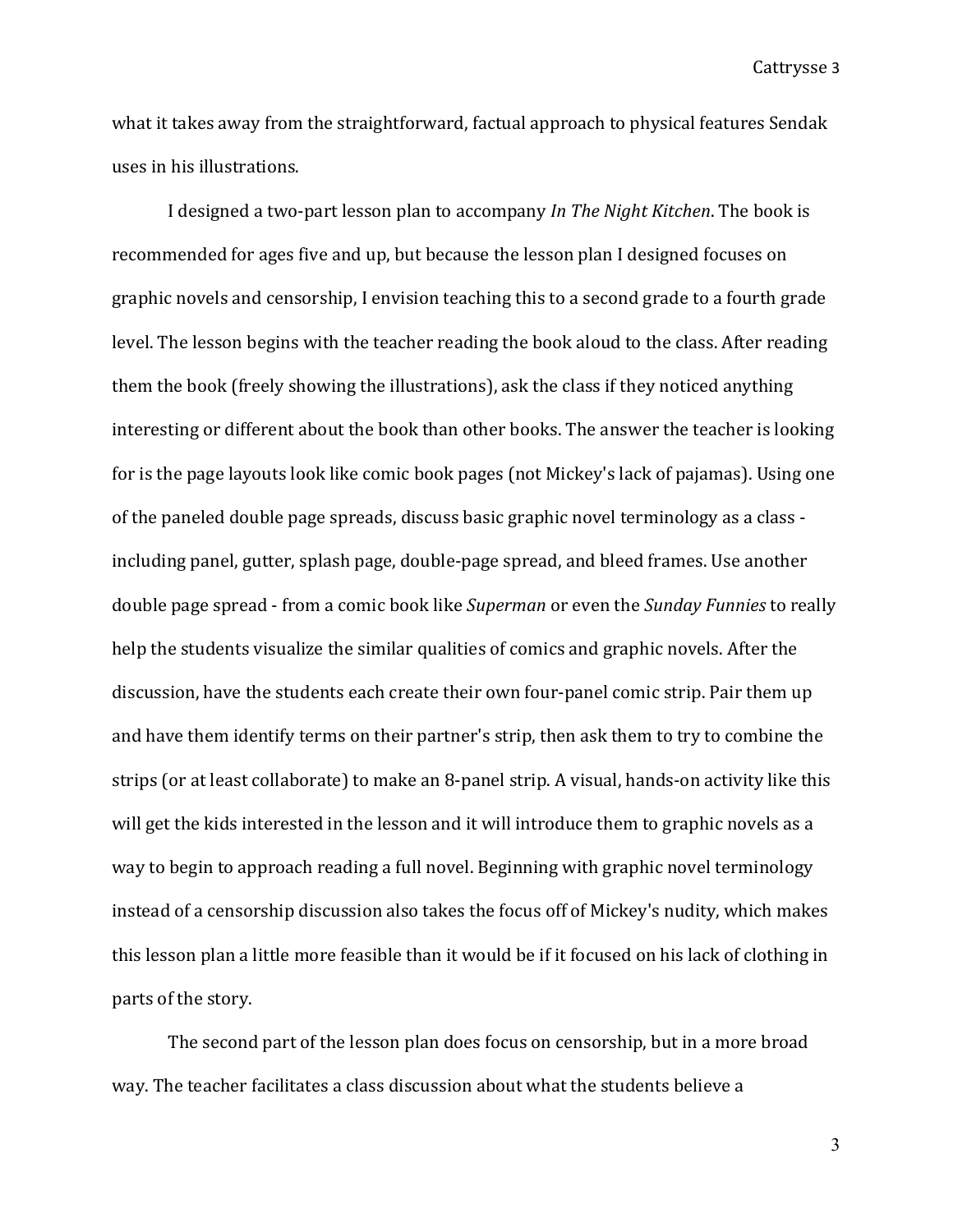"challenged" book is versus a "banned" book. After discussing and seeing what they think, the teacher should supply the definitions. A challenged book is one that is restricted, where a student needs a parent's permission or even their actual parent to check out the book; a banned book is completely banned from existing in the library of that K-12 establishment. Explain that these definitions are examples of state censorship because books are restricted or banned by winning a legal case through the government. This method was used to eliminate *In The Night Kitchen* across the country in numerous states; however, when state censorship did not work, individuals would take it upon themselves to "correct" their copy of Sendak's book. Some individuals (librarians, students, teachers, who knows) drew or painted pants or a diaper on Mickey because his nudity made them feel uncomfortable (Harvey). This type of censorship is important to examine because it is not recorded by the government but it reflects some individuals' feelings about the piece of literature that was censored. Discuss with the class that censorship means changing any aspect of a book or other piece of literature-the government does not have to get involved for an act of censorship to occur. Show the class some of the altered "Mickey" illustrations that have been found in libraries nationwide to visually demonstrate what this alteration looks like. Then, ask the students if they noticed that Mickey was naked in parts of the story before the discussion of his nudity as a class. Ask them to think about how they feel about librarians, teachers, or students altering a book they want to read before they read it. Does that bother them, or is it okay? Ask the students to reflect on their answers to these questions in a one-to-two-paragraph short writing exercise.

To conclude, Maurice Sendak's *In The Night Kitchen* is a wonderful fantasy story that is quite relatable for children who have vivid dreams. Not to mention , every child can relate

4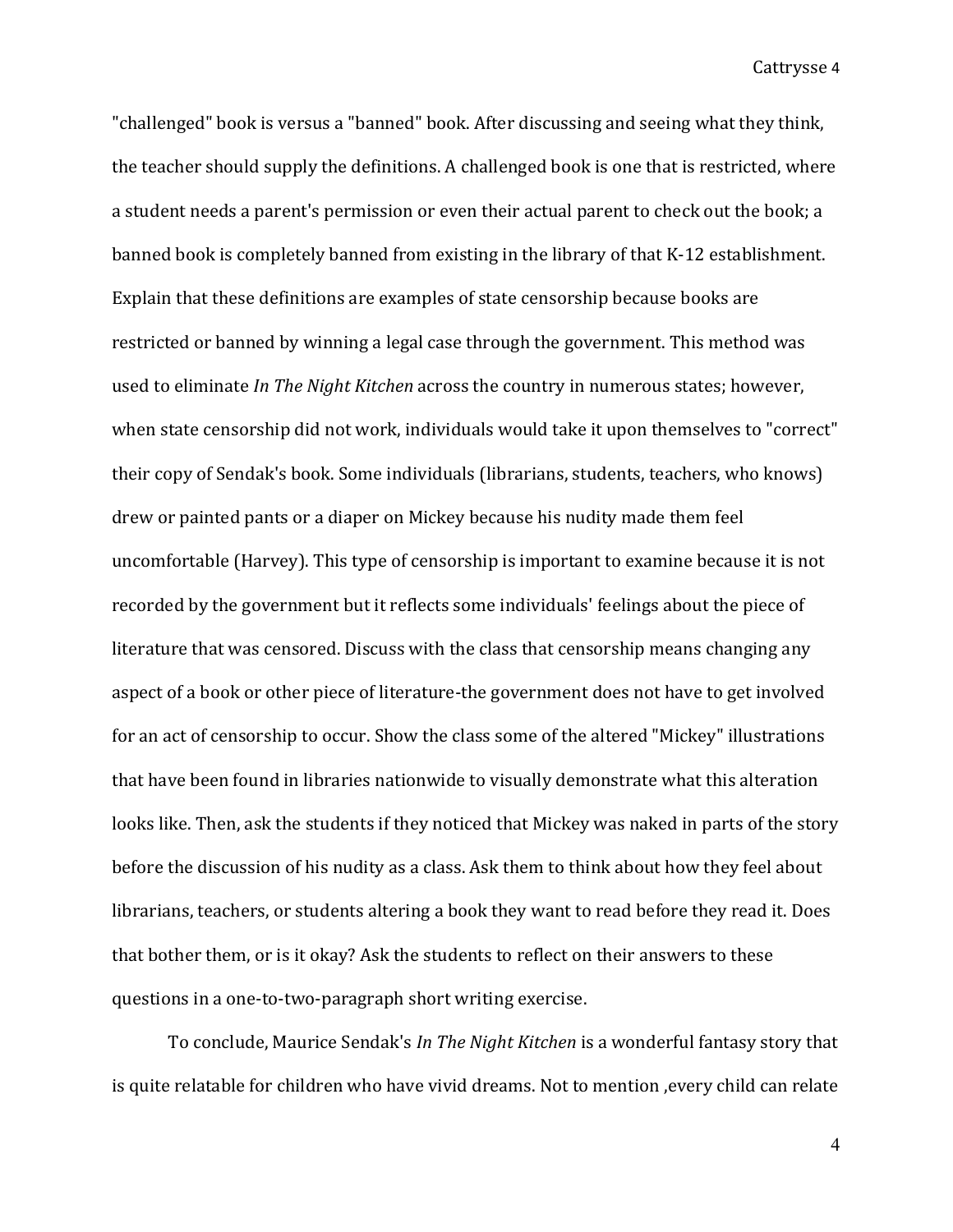to wanting cake for breakfast! This book has won multiple awards and nominations, but it has been hotly contested since its publication in 1970 because of Mickey's nudity throughout the story. In The Night Kitchen is a book worthy of being available or taught in elementary school because of the way the story captivates its young audience. It offers an interesting censorship history because its audience censored the book in some cases, but so did states - outright banning the book's presence in numerous libraries nationwide. The different kinds of censorship this piece of literature has endured so far make it a great way to teach children about censorship and all of the different ways something can be considered "censored." On the other hand, *In The Night Kitchen* is an interestingly illustrated and written book which allows for its interpretation as a graphic novel. Teaching the book as a graphic novel takes away from its controversy and places more focus on the literary merit of the book based on its story, rhymes and illustrations. Children could experience a great fantasy story and learn a great deal from this amazing book...as long as it is available to them in their school's library!